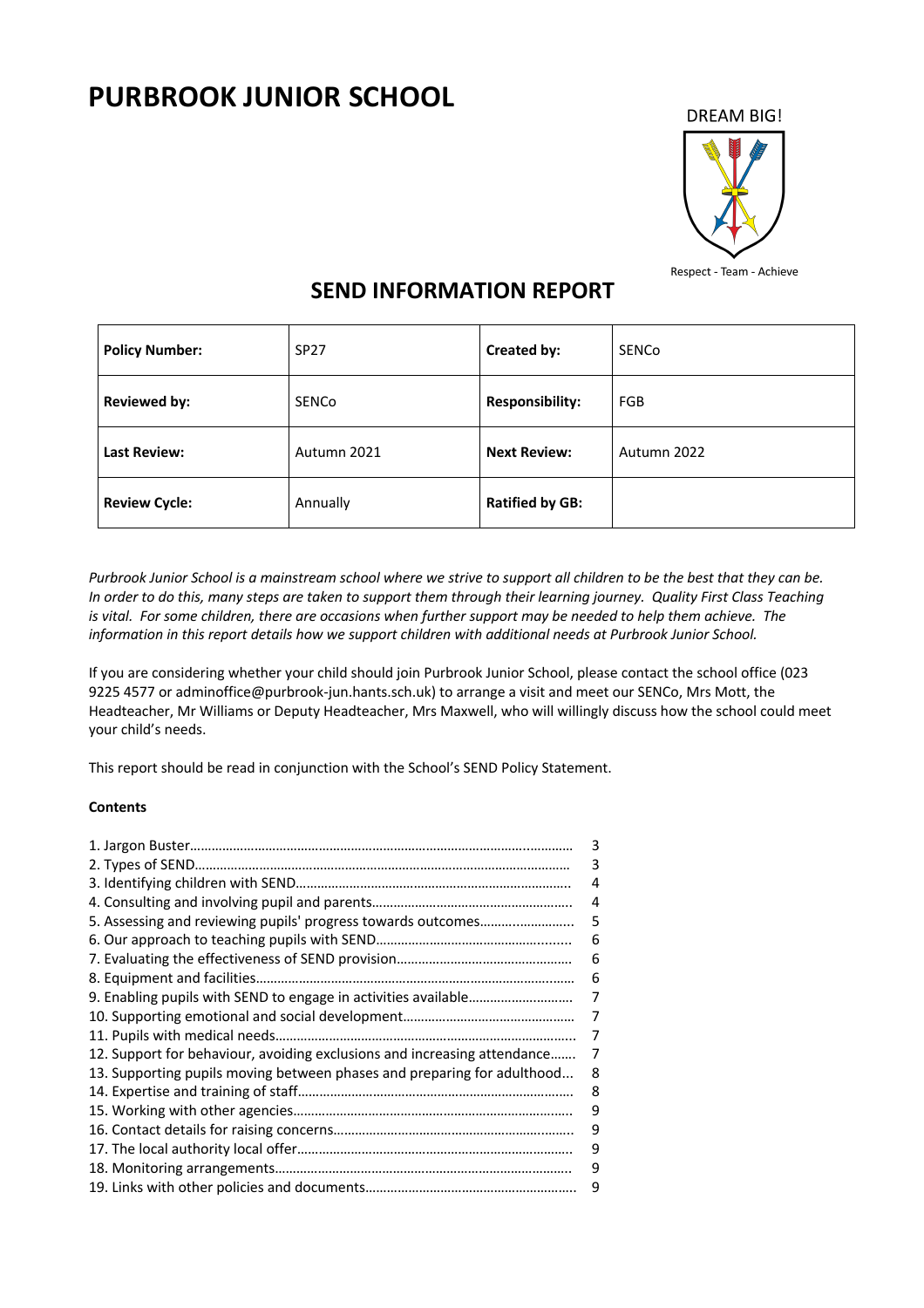#### **1 Jargon Buster**

It can be both confusing and frustrating to be part of a discussion when you don't understand the language being used. Hopefully the explanations below of terms and abbreviations used in special educational needs will help.

| <b>Abbreviation</b>   | <b>Detail</b>                            |  |
|-----------------------|------------------------------------------|--|
| SEND                  | Special Educational Needs and Disability |  |
| <b>SENCo</b>          | Special Educational Needs Coordinator    |  |
| LSA                   | Learning Support Assistant               |  |
| <b>EHCP</b>           | <b>Educational Health Care Plan</b>      |  |
| <b>Pupil Passport</b> | Individual education plan                |  |
| SaLT                  | Speech and Language Therapy              |  |
| <b>ADD</b>            | <b>Attention Deficit Disorder</b>        |  |
| <b>ADHD</b>           | Attention Deficit Hyperactivity Disorder |  |
| <b>CoP</b>            | Code of Practice                         |  |
| <b>OFSTED</b>         | Office for Standards in Education        |  |
| VI                    | Visual Impairment                        |  |
| IPA                   | Inclusion Partnership Agreement (IPA)    |  |
| <b>PEP</b>            | <b>Personal Education Plan</b>           |  |
| IPA                   | <b>Inclusion Partnership Agreement</b>   |  |
| <b>IBMP</b>           | Individual Behaviour Management Plan     |  |
| <b>ECC</b>            | <b>Every Child Counts</b>                |  |

#### **2 The kinds of SEND that are provided for**

Our school currently provides additional and/or different provision for a range of needs, including:

- Communication and interaction, for example, autistic spectrum disorder, Asperger's Syndrome, speech and language difficulties
- Cognition and learning, for example, dyslexia, dyspraxia,
- Social, emotional and mental health difficulties, for example, attention deficit hyperactivity disorder (ADHD),
- Sensory and/or physical needs, for example, visual impairments, hearing impairments, processing difficulties, epilepsy
- Moderate/severe/profound and multiple learning difficulties

## **3 Identifying pupils with SEND and assessing their needs**

As a school we measure children's progress in learning against National expectations and age related expectations. Our SENCo, Mrs Mott, oversees all support and progress of any child requiring additional support across the school.

The class teacher will oversee, plan and work with each child with SEND in their class. Quality First Teaching is the biggest single factor to accelerate rates of attainment and progress. There may be a learning support assistant (LSA) working with your child either individually or as part of a group; if this is seen as necessary by the class teacher.

When deciding whether special educational provision is required, we will start with the desired outcomes, including the expected progress and attainment, and the views and the wishes of the pupil and their parents. We will use this to determine the support that is needed and whether we can provide it by adapting our core offer, or whether something different or additional is needed. We also have a strong relationship with the feeder Infant Schools and undertake many transition meetings to ensure that information is shared.

We follow a 4-part graduated approach to assessment following guidelines in the SEND Code of Practice. The four part cycle consists of assess, plan, do, review. The class teacher is responsible for identifying children within the class who have additional educational needs. If a teacher is concerned about a child, they will follow the Five Step Plan for Concerns. If a child has received Quality First Teaching, a short intervention and the outcomes are still not improving then they will consult with the SENCo outlining relevant information about the child's difficulties. The SENCo will use the information alongside a range of assessments and screening tools which help inform the school about the specific interventions that a child may require. These include: The LASS Assessment Tool, The Dyslexia Screening Test (DST), and BPVSII. The correct use of these tools ensures that the SEND of each child is fully understood and addressed.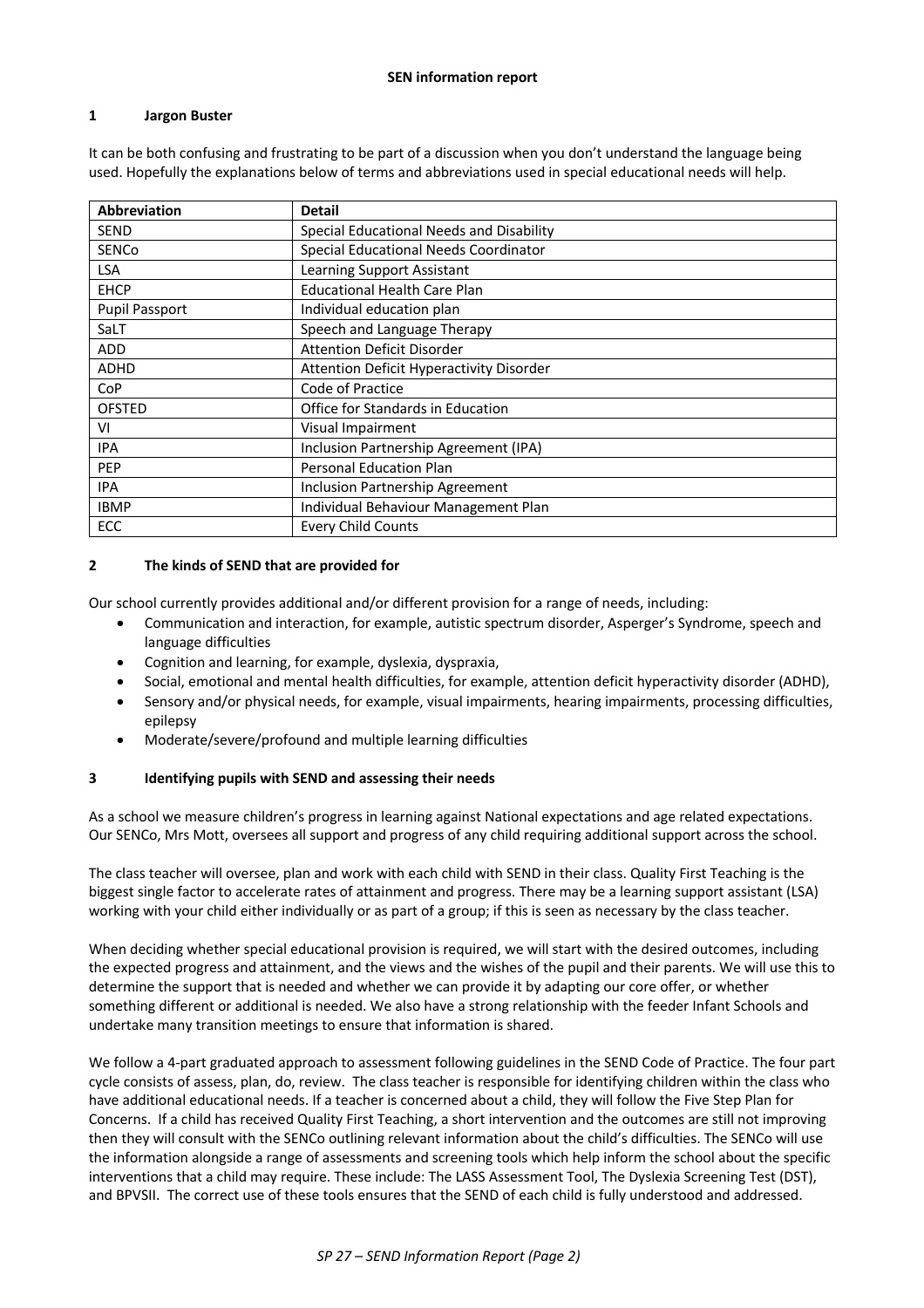If it is decided that the child should be kept on EI (Early Intervention) for the short-term, the class teacher in consultation with the SENCo will plan and implement appropriate support within the class. The child will be monitored closely by the class teacher, LSA and SENCo. If the child is placed on the SEND register the parents will be consulted.

# **4 Consulting and involving pupils and parents**

We believe that your child's education should be a partnership between parents and teachers. As part of our open door policy, you are welcome anytime to make an appointment to meet with either the SENCo and/or the class teacher to discuss how your child is getting on. Due to COVID 19, this may be virtually during this time. We can then offer advice and practical ways that you can help your child at home.

If your child is on the SEND register they will have a Pupil Passport which will have individual targets on. The targets set are SMART (Specific, Measurable, Achievable, Realistic, Time scaled) with the expectation that the child will achieve the target by the time it is reviewed.

If your child has complex SEND they may be part of an IPA (Inclusion Partnership Agreement), have an Education Health and Care Plan (EHCP) and/or a PEP (Personal Education Plan), which means that a formal meeting will take place to discuss your child's progress and a report will be written.

You will also be able to discuss your child's progress with your child's class teacher at the regular Parents' Evenings. Your child's attainment data will be shared with you at these meetings. Your child's class teacher or Mrs Mott will always be willing to suggest ways how you can support your child at home. If your child has behaviour or emotional needs then Mrs Mott will be able to discuss how to support your child or signpost you to other agencies.

# **5 Assessing and reviewing pupils' progress towards outcomes**

As a school we measure children's progress in learning against National expectations and age related expectations. We track children's progress across the Key Stage (from entry at Year 3 through to Year 6) using a variety of different methods including continual teacher assessment in English and Maths, termly assessment of reading and spelling ages as well as formal termly assessments.

Class teachers will make regular assessments of progress for all pupils and identify those whose progress:

- Is significantly slower than that of their peers starting from the same baseline
- Concerns identified through termly Pupil Progress Meetings
- Fails to match or better the child's previous rate of progress
- Fails to close the attainment gap between the child and their peers

Our expectation is that every child, regardless of ability, will make two sub-levels of progress in reading, writing and numeracy each academic year. This is a very aspirational target for every child.

Children who are not making expected progress are identified through regular data analysis by the SENCo and the Deputy Headteacher. Termly review meetings, and additional Every Child Counts (ECC) meetings are held each term. During these meetings, individual children are discussed and their provision is carefully planned also highlighting children who are not making expected progress and discussions will take place with regards to individual children who are experiencing difficulty and what further support can be given to aid their progression.

As part of the graduated approach and the four-part cycle of **assess, plan, do, review**, the class or subject teacher will work with the SENCo to carry out a clear analysis of the pupil's needs. This will draw on:

- The teacher's assessment and experience of the pupil
- Their previous progress and attainment and behaviour
- Other teachers' assessments, where relevant
- The individual's development in comparison to their peers and national data
- The views and experience of parents
- The pupil's own views
- Advice from external support services, if relevant

All teachers and support staff who work with the pupil will be made aware of their needs, the outcomes sought, the support provided, and any teaching strategies or approaches that are required. We will regularly review the effectiveness of the support and interventions and their impact on the pupil's progress.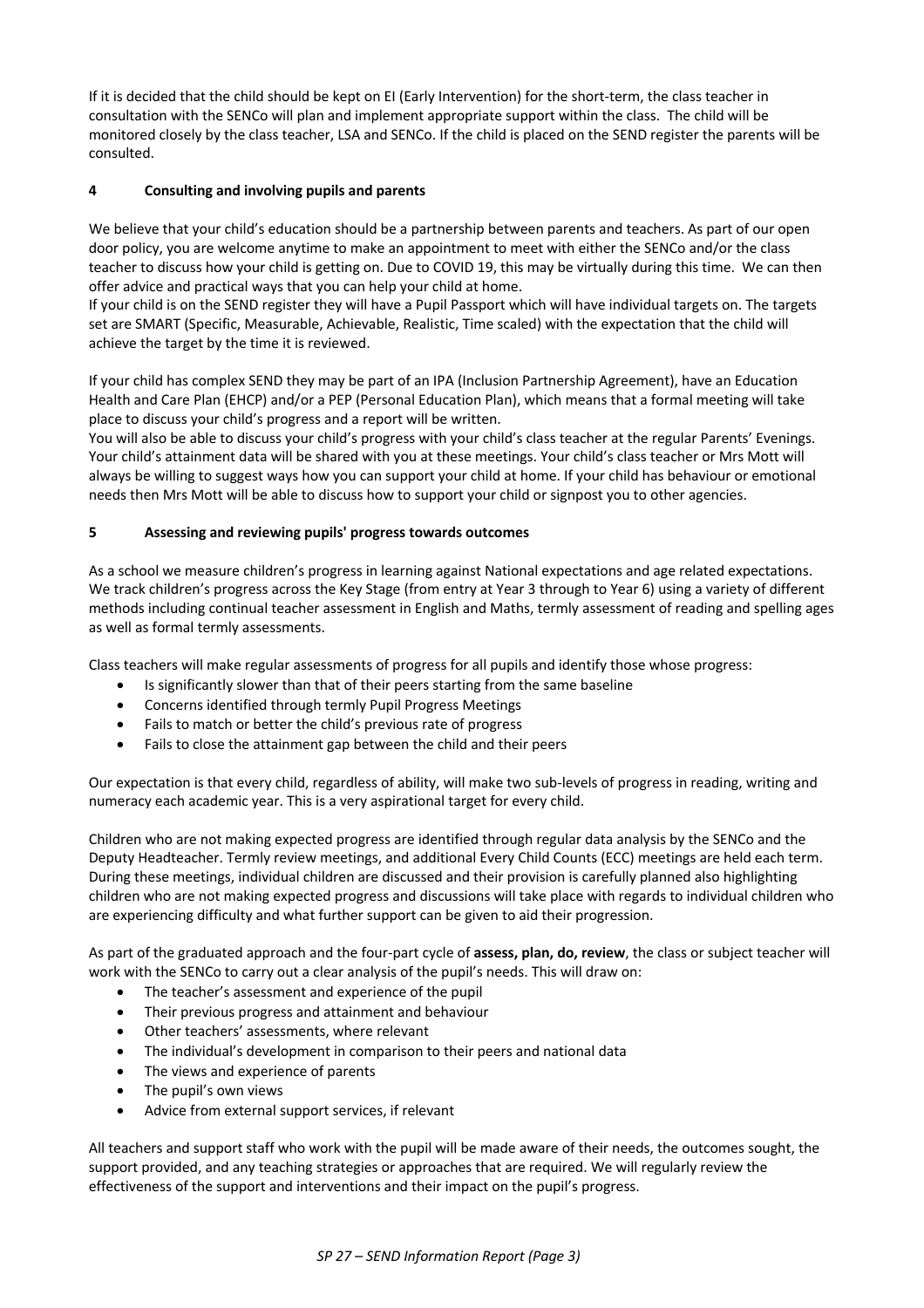# **6 Our approach to teaching pupils with SEND**

The class teacher will oversee, plan and work with each child with SEND in their class. Quality First Teaching is the biggest single factor to accelerate rates of attainment and progress. There may be a learning support assistant (LSA) working with your child either individually or as part of a group; if this is seen as necessary by the class teacher.

When a pupil has been identified with special needs their work will be differentiated by the class teacher to enable them to access the curriculum at an appropriate level. Learning Support Assistants (LSAs) may be allocated to work with pupils in a 1:1 or small focus group to target more specific needs. If a child has been identified as having a special need, they will be given a Pupil Passport which is shared with parents/carers. Targets will be set according to their area of need. These will be monitored by the class teacher and monitored regularly by the SENCo.

Examples of adaptations to ensure all pupils' needs are met:

- Differentiating our curriculum to ensure all pupils are able to access it, for example, by grouping, 1:1 work, teaching style, content of the lesson, etc.
- Adapting our resources and staffing
- Using recommended aids, such as laptops, coloured overlays, visual timetables, larger font, etc.
- Differentiating our teaching, for example, giving longer processing times, pre-teaching of key vocabulary, reading instructions aloud, etc.

As a school we are always happy to discuss individual access requirements.

- The school is on a single level.
- There are two ramps onto the playground to make it accessible to all.
- There is a purpose built disabled toilet and shower room
- There are wide doors throughout the building to make it accessible for a wheelchair
- There is a designated disabled parking space in the car park

You can find further information with regards to our accessibility on our school website http://www.purbrook-jun.hants.sch.uk/wp-content/uploads/2015/01/Accessibility-Plan.pdf

## **7 Evaluating the effectiveness of SEND provision**

We evaluate the effectiveness of provision for pupils with SEND by:

- Reviewing pupils' individual progress towards their goals each term
- Reviewing the impact of interventions
- Using pupil questionnaires
- Monitoring by the SENCo
- Using the ECC process to measure progress
- Holding annual reviews for pupils with statements of SEND or EHC plans

## **8 Equipment and facilities**

If appropriate specialist equipment may be given to the pupil e.g. specialist chairs, magnifiers, writing slopes, concentration cushions, pen/pencil grips or easy to use rulers and scissors. The school receives money on an annual basis to support provision for special educational needs. This is based on the number of pupils on roll who are on the 'SEND register' and this varies from year to year.

The money is allocated annually by the Governing Body when setting the school's budget. It is used to pay for staffing and resources which support children with special educational needs throughout the school. On top of this resource, there may be additional funding from the Government and Hampshire County Council to support individual children that have an EHCP.

## **9 Enabling pupils with SEND to engage in activities available to those in the school who do not have SEND**

We make every effort to ensure all pupils participate on school trips. Risk assessments are carried out and procedures are put in place to enable all children to participate. We will provide additional adult support if there is a need to ensure that a pupil can be included on a school trip, this includes residential visits. We will also help prepare your child for any changes in their school day, such as school trips, activities week and sports day. A variety of after school clubs are offered to pupils. If it is felt that a pupil may struggle at an after school club then support is put in place to enable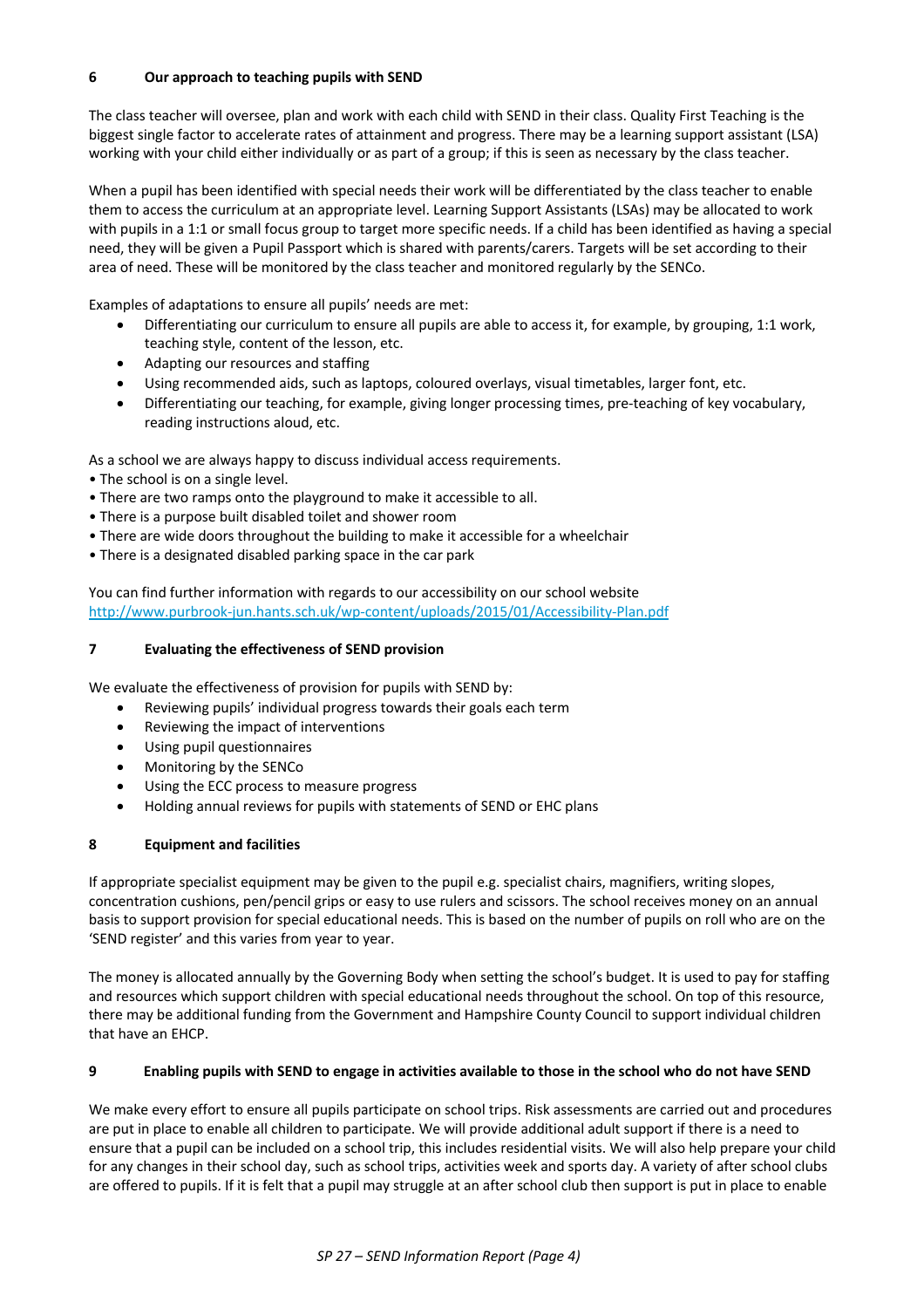that child to attend. No pupil is ever excluded from taking part in these activities because of their SEN or disability. Further information can be found in our accessibility policy

# **10 Supporting emotional and social development**

At Purbrook Junior School, we have a Pastoral Team which supports the mental well-being of the children at our school. This is made up of the Headteacher, Mr Craig Williams, Deputy Headteacher, Mrs Donna Maxwell, SENCo, Mrs Venessa Mott, Emotional Literacy Support Assistant (ELSA), Mrs Sharon Johnson, and Home School Link Worker (HSLW), Mrs Teresa Ginn. In addition to this, we also have a Parent Support Advisor, Angie Seddon Ellis.

# **11 Pupils with medical needs**

If a pupil has a medical need then a detailed care plan is compiled with support from the school nurse in consultation with parents/carers. These are discussed with all staff who are involved with the pupil. Medicines may be administered in school but only in agreement with parents and carers and when a signed medical consent form is in place to ensure the safety of both child and staff member.

# **12 Support for behavior, avoiding exclusions and increasing attendance**

As a school we have a very positive approach to all types of behaviour with clear reward systems in place in each year group that are followed by staff and pupils. There are also very clear sanctions for children who display poor and unacceptable behaviour.

If a child demonstrates repeated, behaviours then an Individual Behaviour Managements Plan (IBMP) is written alongside the child, parent and class teacher to identify the specific issues. Relevant support and targets are put in place as a result of this.

Attendance of every child is recorded on a daily basis by the office staff. Lateness and absences are monitored on a monthly basis by the Attendance Team. Support is given to persistent absentees.

We have a zero tolerance approach to bullying. For further information, please use the link below to our website. http://www.purbrook-jun.hants.sch.uk/wp-content/uploads/2020/10/Behaviour-Policy.pdf

# **13 Supporting pupils moving between phases and preparing for adulthood**

When a pupil who is on the SEND register in the school moves to another school or to secondary school, a higher than normal level of contact with the receiving school is initiated so that there is no break in provision for the child. Wherever possible, the SENCo at the receiving school is spoken to directly, on the telephone or in person, and all relevant information is passed on so that the school can prepare for the arrival of the child. This is followed up by the forwarding of all the child's records, ensuring that reports from outside agencies, internal testing results, Pupil Passports and all other relevant information is included.

Many strategies are in place to enable the pupil's transition to be as smooth as possible. These include:

- Discussions between the previous or receiving schools prior to the pupil joining/leaving.
- All pupils attend a transition session where they spend some time with their new class teacher
- Additional visits are also arranged for pupils who need extra time in their new school.
- Social Stories may be written to help children over the summer holiday
- Meetings can be arranged between the SENCo, new class teacher and parent/carer prior to the child joining the school or moving to a new class
- Secondary school staff visit pupils prior to them joining their new school
- Mrs Mott liaises with the SENCo from the secondary schools to pass on information regarding SEND pupils
- Where a pupil may have more specialised needs an Inclusion Partnership Agreement (IPA) may be put in place to ensure a smooth transition
- For children moving from Key Stage 1 to Key Stage 2 additional support includes:
	- o Weekly afternoon playtimes on the Junior School playground with the Year 3 children
	- o Story times with the Headteacher, Deputy Head and Year 3 staff